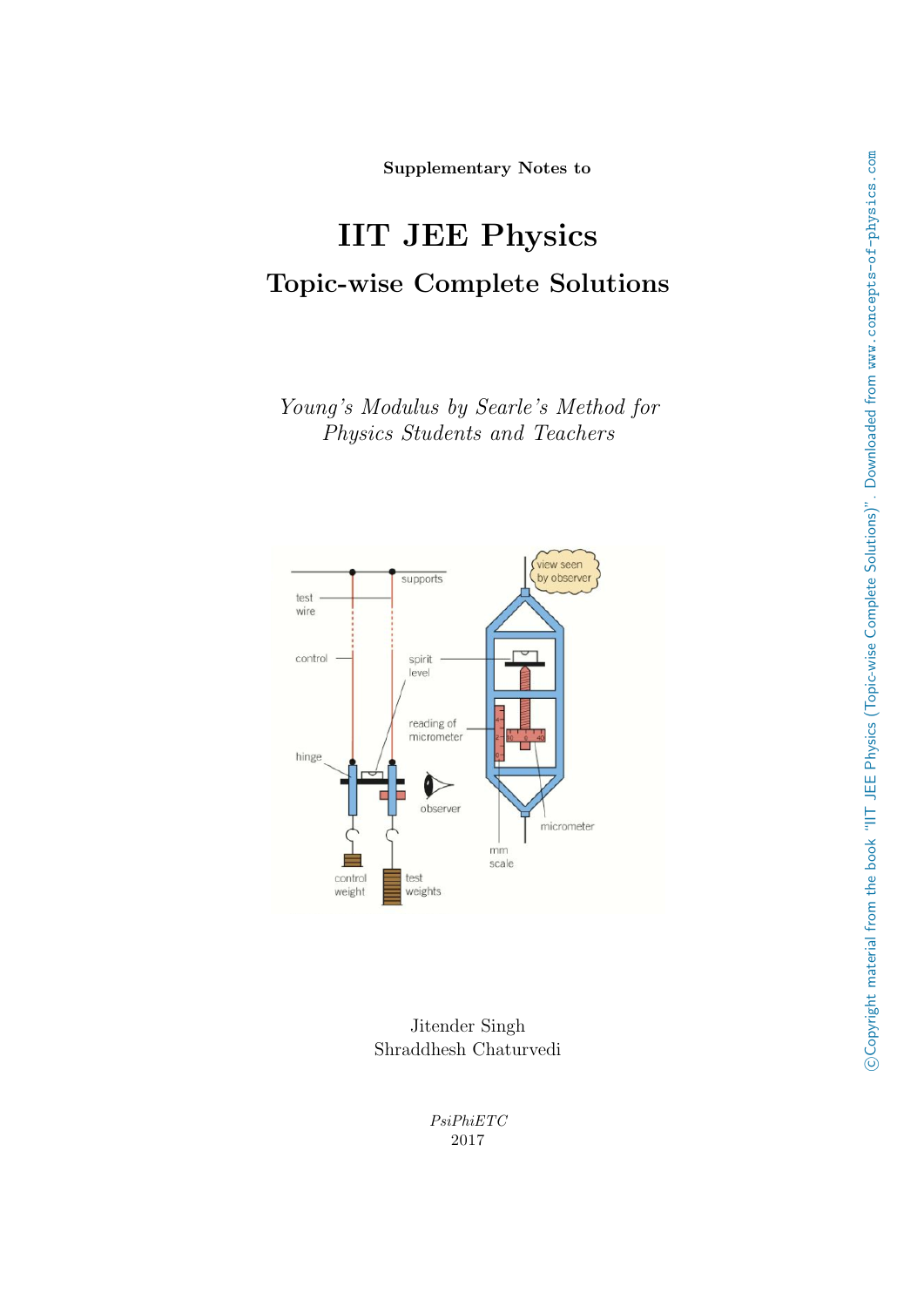# Read Me First!

These notes are to supplement your regular textbooks, not to replace them. We made an attempt to make Physics easy and interesting.

To make best use of these notes, you should get familiar with the 'screw gauge' or micrometer, error analysis etc.

You are free to use or share these notes for non-commercial purposes.

We would be glad to hear your suggestions for the improvement of these notes. If you find any conceptual errors or typographical errors, howsoever small and insignificant, please inform us so that these can be corrected.

We have taken care in preparation of these notes, but make no expressed or implied warranty of any kind and assume no responsibility for errors or omissions. No liability is assumed for incidental or consequential damages in connection with or arising out of the use of the information contained herein.

> Jitender Singh, jsinghdrdo@gmail.com Author of "IIT JEE Physics: Topic-wise Complete Solutions"

Cover image source <https://hishamsrevisionblog.wordpress.comphysics-materials-notes/>

## Contents

| 3 Measurement of Young's Modulus by Searle's Apparatus 4 |
|----------------------------------------------------------|
|                                                          |
|                                                          |
|                                                          |
|                                                          |

## [Bibliography](#page-14-1) 13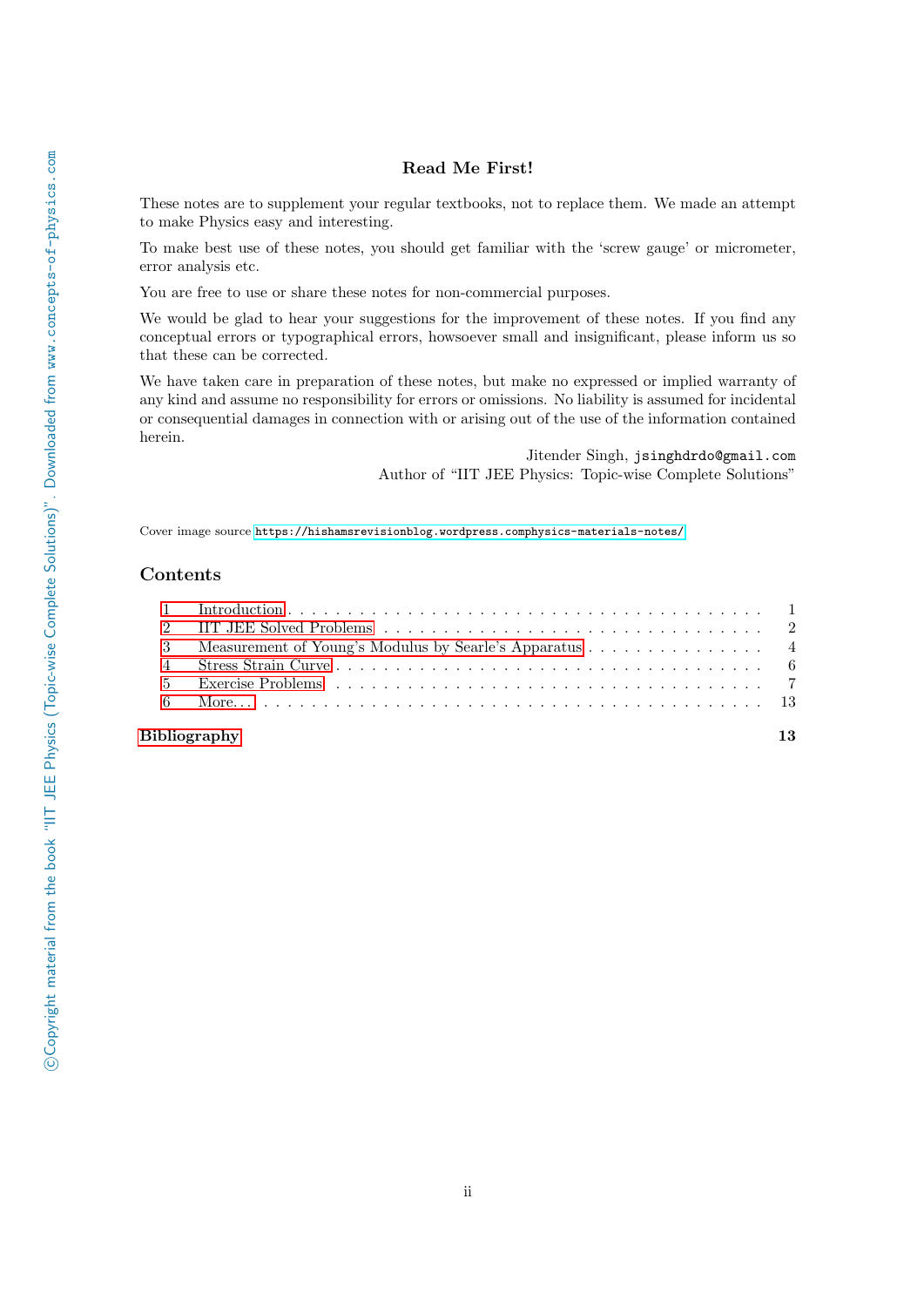# <span id="page-2-0"></span>1 Introduction

Any solid material undergoes some elastic deformation if we apply a small external force on it. It is very important to know the extent of this deformation. Whenever, engineers design bridges or buildings and structural implants for body, it is useful to know the limits of elastic deformation for endurance.

Young's modulus is a measure of the stiffness of a solid material. It is calculated only for small amounts of elongation or compression which are reversible and do not cause permanent deformation when the external applied force is removed. For this reason, it is also called elastic modulus.

A stiff material has a high Young's modulus and changes its shape only slightly under elastic loads. A flexible material has a low Young's modulus and changes its shape considerably e.g. Young's modulus of steel is much more than rubber. So contrary to our perception, steel is considered more elastic than rubber. Young's modulus is a characteristic property of the material and is independent of the its dimensions i.e., its length, diameter etc. However, its value depends on ambient temperature and pressure.

Consider a wire of length L and diameter d. Let its length L increases by an amount l when the wire is pulled by a longitudinal external force  $F$ . Young's modulus of the material of the wire is given by,

$$
Y = \frac{\text{Longitudinal Stress}}{\text{Longitudinal Strain}} = \frac{F/A}{l/L} = \frac{4FL}{\pi d^2 l}
$$

The units of Young's modulus are the same as that of stress (note that strain is dimensionless) which is same as the units of pressure i.e., Pa or  $N/m^2$ . Graphically, Young's modulus is generally determined from the slope of stress-strain curve.



Figure 1: Wire extension due to pulling force

Normally, we use Searle's method to measure the Young's modulus of a material. As Young's modulus is independent of the shape of the material, we can utilize any shape for its calculation. In particular, a thin circular wire fulfills our requirement. In this method, the length L of the wire is measured by a scale, diameter d of the wire is measured by a screw gauge, length  $l$  of the wire is measured by a Micrometer or Vernier scale, and F is specified external force.

Differentiate the expression for  $Y$  to get the relative error in the measured value of  $Y$ ,

$$
\frac{\Delta Y}{Y} = \frac{\Delta L}{L} + 2\frac{\Delta d}{d} + \frac{\Delta l}{l},
$$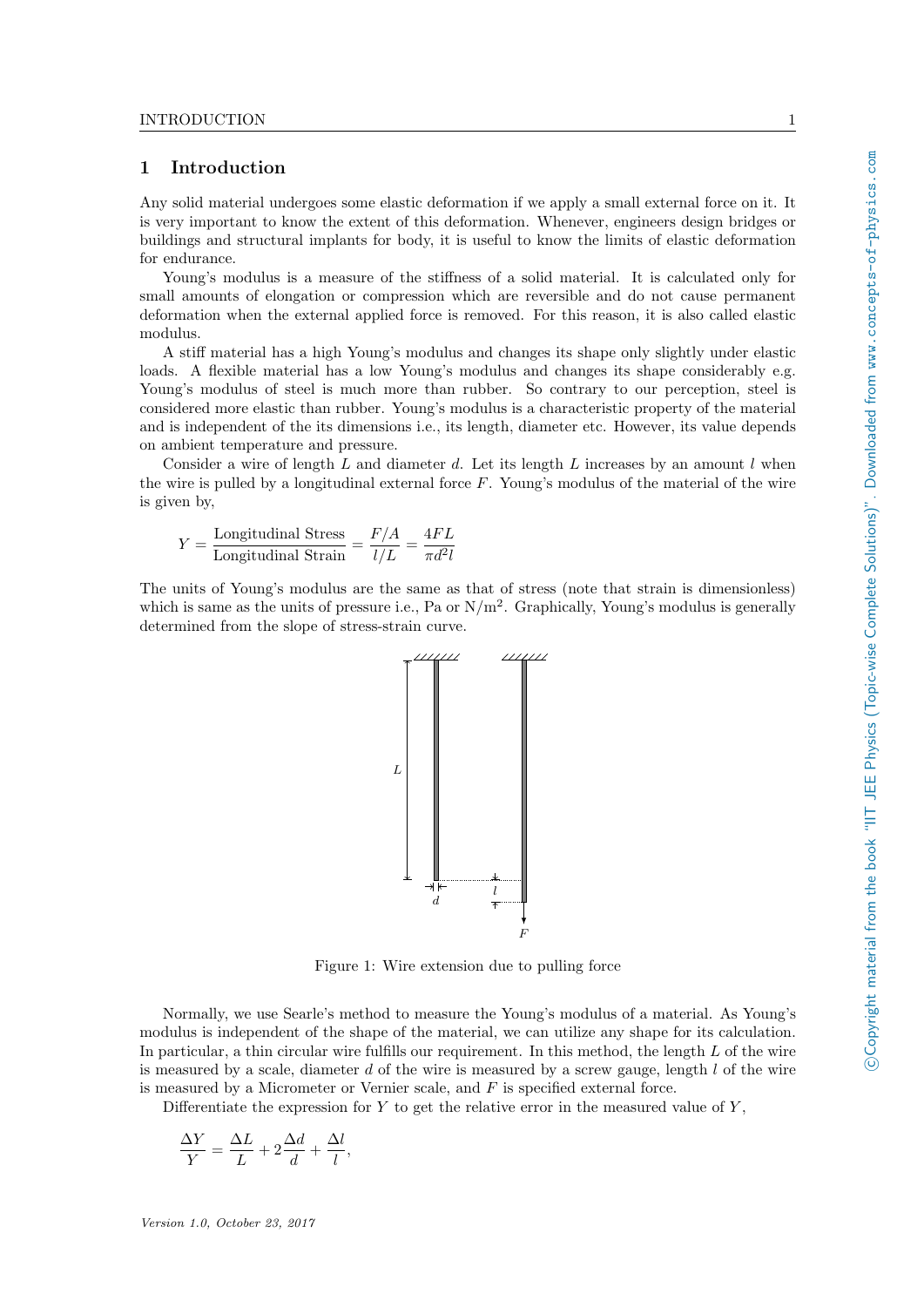where  $\Delta L$ ,  $\Delta d$ , and  $\Delta l$  are the errors in the measurement of L, d, and l, respectively. Generally, accuracy of these errors measurements depends on the least count of the measuring instrument.

Searle's method is quite popular in IIT JEE because it tests you on (1) measurement using the screw gauge and the Micrometer/Vernier scale and (2) measurement error analysis. Let us solve some IIT-JEE problems which are based on it.

## <span id="page-3-0"></span>2 IIT JEE Solved Problems

Question. During Searle's experiment, zero of the Vernier scale lies between  $3.20 \times 10^{-2}$  m and  $3.25 \times 10^{-2}$  m of the main scale. The 20th division of the Vernier scale exactly coincides with one of the main scale divisions. When an additional load of 2 kg is applied to the wire, the zero of the Vernier scale still lies between  $3.20 \times 10^{-2}$  m and  $3.25 \times 10^{-2}$  m of the main scale but now 45th division of Vernier scale coincides with one of the main scale divisions. The length of the thin metallic wire is 2 m and its cross-sectional area is  $8 \times 10^{-7}$  m<sup>2</sup>. The least count of the Vernier scale is  $1.0 \times 10^{-5}$  m. Find the maximum percentage error in the Young's modulus? (IITJEE 2014)

Solution. The difference between two measurements by Vernier scale gives elongation of the wire caused by additional load of 2 kg. In first measurement, main scale reading is MSR =  $3.20 \times 10^{-2}$  m and Vernier scale reading is VSR = 20. The least count of Vernier scale is LC =  $1 \times 10^{-5}$  m. Thus, first measurement by Vernier scale is,

$$
L_1 = \text{MSR} + \text{VSR} \times \text{LC}
$$
  
= 3.20 × 10<sup>-2</sup> + 20(1 × 10<sup>-5</sup>) = 3.220 × 10<sup>-2</sup> m.

In second measurement, MSR =  $3.20 \times 10^{-2}$  m and VSR = 45. Thus, second measurement by Vernier scale is,

$$
L_2 = 3.20 \times 10^{-2} + 45(1 \times 10^{-5}) = 3.245 \times 10^{-2}
$$
 m.

The elongation of the wire due to force  $F = 2g$  is,

$$
l = L_2 - L_1 = 0.025 \times 10^{-2} \text{ m}.
$$

The maximum error in measurement of l is  $\Delta l = LC = 1 \times 10^{-5}$  m. Young's modulus is given by  $Y = \frac{FL}{lA}$ . The maximum percentage error in measurement of Y is,

$$
\frac{\Delta Y}{Y} \times 100 = \frac{\Delta l}{l} \times 100 = \frac{1 \times 10^{-5}}{0.025 \times 10^{-2}} \times 100 = 4\%.
$$

**Question.** In the determination of Young's modulus  $\left(Y = \frac{4MLg}{\pi l d^2}\right)$  by using Searle's method, a wire of length  $L = 2$  m and diameter  $d = 0.5$  mm is used. For a load  $M = 2.5$  kg, an extension  $l = 0.25$  mm in the length of wire is observed. Quantities d and l are measured using screw gauge and micrometer, respectively. They have same pitch of 0.5 mm. The number of divisions on their circular scale is 100. The contributions to the maximum probable error of the Y measurement, (IITJEE 2012)

- A. due to the error in the measurements of d and l are the same.
- B. due to the error in the measurement of  $d$  is twice that due to the error in the measurement of l.
- C. due to the error in the measurement of  $l$  is twice that due to the error in the measurement of d.
- D. due to the error in the measurement of  $d$  is four times that due to the error in measurement of l.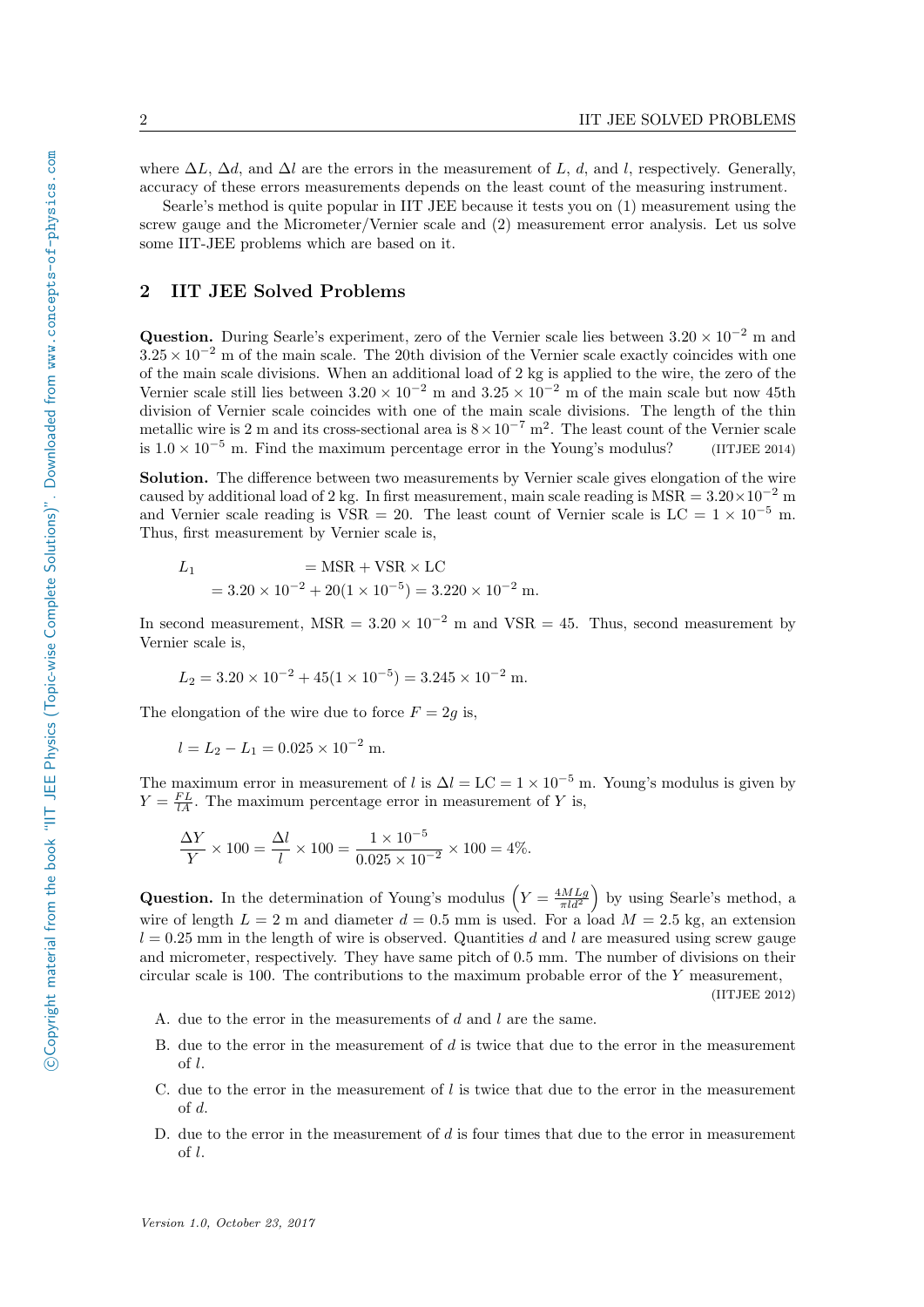**Solution.** Differentiate the expression  $Y = \frac{4MLg}{\pi l d^2}$  and then divide by Y to get,

 $\Delta Y/Y = \Delta l/l + 2 \Delta d/d.$ 

From given data, the least counts of screw gauge and micrometer are pitch divided by number of divisions on the circular scale i.e.,  $0.5/100 = 0.005$  m. Hence,  $\Delta d = \Delta l = 0.005$  m. The equation gives error contribution to measured  $Y$  from error in  $d$  as,

$$
e_d = 2 \Delta d/d = 2(0.005)/0.5 = 0.02,
$$

and that due to error in  $l$  as,

$$
e_l = \Delta l/l = 0.005/0.25 = 0.02.
$$

Question. A student performs an experiment to determine the Young's modulus of a wire, exactly 2 m long, by Searle's method. In a particular reading, the student measures the extension in the length of the wire to be 0.8 mm with an uncertainty of  $\pm 0.05$  mm at a load of exactly 1.0 kg. The student also measures the diameter of the wire to be 0.4 mm with an uncertainty of  $\pm 0.01$  mm. Take  $g = 9.8 \text{ m/s}^2$  (exact). The Young's modulus obtained from the reading is, (IIT JEE 2007)

- A.  $(2.0 \pm 0.3) \times 10^{11}$  N/m<sup>2</sup>
- B.  $(2.0 \pm 0.2) \times 10^{11}$  N/m<sup>2</sup>
- C.  $(2.0 \pm 0.1) \times 10^{11}$  N/m<sup>2</sup>
- D.  $(2.0 \pm 0.05) \times 10^{11}$  N/m<sup>2</sup>

Solution. Young's modulus of wire material is given by,

$$
Y = \frac{\text{stress}}{\text{strain}} = \frac{F/A}{l/L} = \frac{4FL}{\pi d^2 l}.
$$

From given data,  $F = mg = 9.8$  N,  $L = 2.0$  m,  $l = 0.8 \times 10^{-3}$  m, and  $d = 0.4 \times 10^{-3}$  m. Substitute the values in equation to get  $Y = 1.95 \times 10^{11} \approx 2.0 \times 10^{11} \text{ N/m}^2$ .

Differentiate the expression for  $Y$  and simplify to get error in  $Y$ ,

$$
\Delta Y/Y = 2\,\Delta d/d + \Delta l/l.
$$

Substitute  $\Delta d = 0.01$  mm and  $\Delta l = 0.05$  mm to get,

$$
\Delta Y = Y(2 \times 0.01/0.4 + 0.05/0.8) = Y(0.1125) \approx 0.2 \times 10^{11} \text{ N/m}^2.
$$

Question. In a Searle's experiment, the diameter of the wire as measured by a screw gauge of least count 0.001 cm is 0.050 cm. The length, measured by a scale of least count of 0.1 cm, is 110.0 cm. When a weight of 50 N is suspended from the wire, the extension is measured to be 0.125 cm by a micrometer of least count 0.001 cm. Find the maximum error in the measurement of Young's modulus of the material of wire from these data. (IIT JEE 2004)

Solution. Young's modulus is given by.

$$
Y = \frac{4FL}{\pi d^2 l} = \frac{4(50)(110.0)}{3.14(0.050)^2(0.125)} = 2.24 \times 10^7 \text{ N/cm}^2 = 2.24 \times 10^{11} \text{ N/m}^2.
$$

Differentiate the expression for  $Y$  and simplify to get,

$$
\frac{\Delta Y}{Y} = \frac{\Delta L}{L} + 2\frac{\Delta d}{d} + \frac{\Delta l}{l} = \frac{0.1}{110.0} + \frac{2 \times 0.001}{0.050} + \frac{0.001}{0.125} = 0.049.
$$

Thus,  $\Delta Y = 1.09 \times 10^{10} \text{ N/m}^2$ .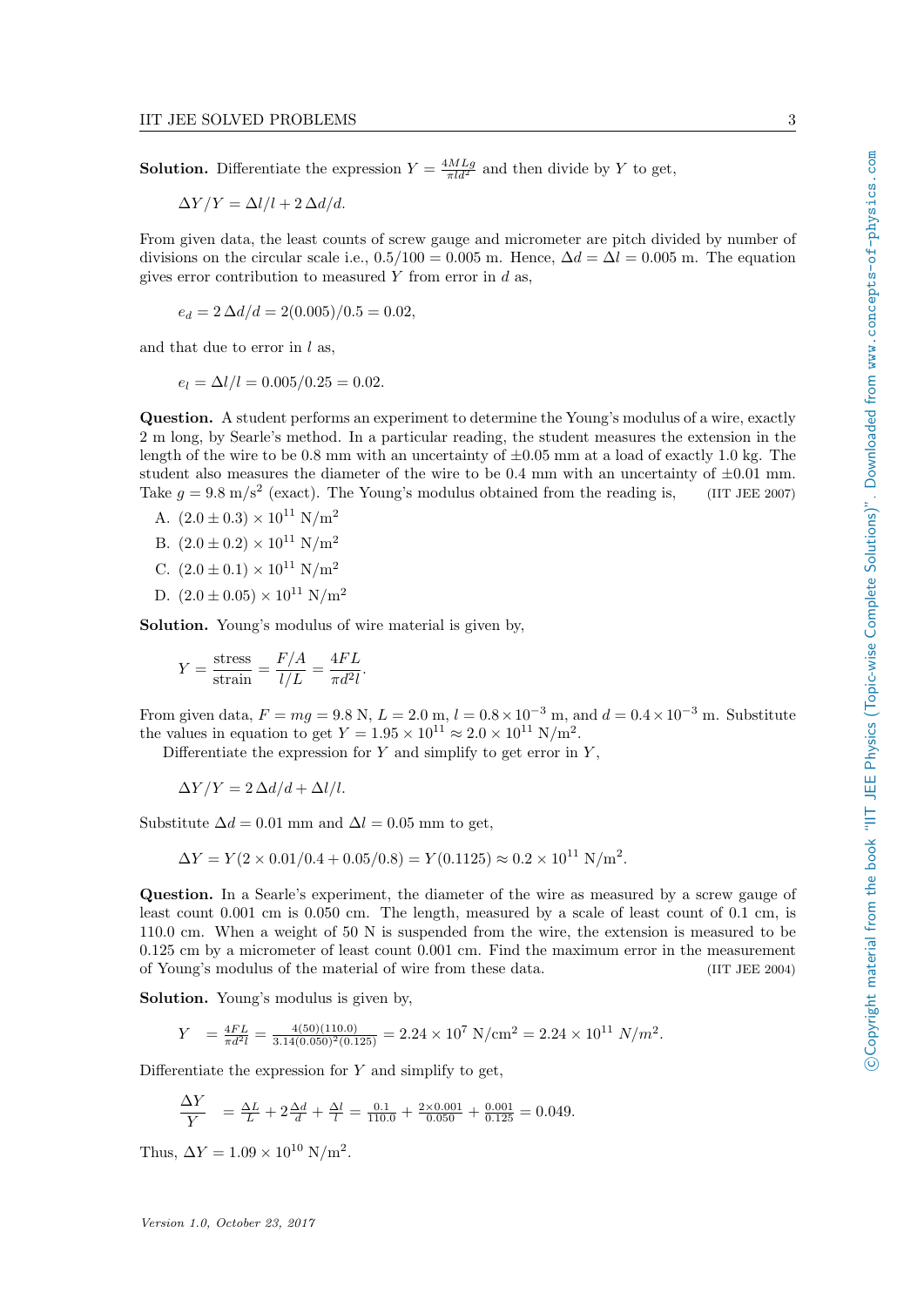Question. The adjacent graph shows the extension  $(\Delta l)$  of a wire of length 1 m suspended from the top of a roof at one end and with a load W connected to the other end. If the cross-sectional area of the wire is 10−<sup>6</sup> m<sup>2</sup> , calculate, from the graph, the Young's modulus of the material of the wire. (IIT JEE 2003)



A.  $2 \times 10^{11}$  N/m<sup>2</sup> B.  $2 \times 10^{-11}$  N/m<sup>2</sup> C.  $3 \times 10^{12}$  N/m<sup>2</sup> D.  $3 \times 10^{-12}$  N/m<sup>2</sup>

**Solution.** Young's modulus is defined as  $Y = \frac{W/A}{\Delta l/L}$ . Given, the cross-section area of the wire  $A = 10^{-6}$  m<sup>2</sup> and the length of the wire  $L = 1$  m. From the given graph, elongation of the wire is  $\Delta l = 10^{-4}$  m at a load of  $W = 20$  N. Substitute the values to get

$$
Y = \frac{20/10^{-6}}{10^{-4}/1} = 2 \times 10^{11} \text{ N/m}^2.
$$

# <span id="page-5-0"></span>3 Measurement of Young's Modulus by Searle's Apparatus

#### Searle's Apparatus

It consists of two wires (control or reference wire and test wire) of equal lengths and are attached to a rigid support (see figure). Both control and test wires are connected to a horizontal bar at the other ends. A spirit level is mounted on this horizontal bar. Now, this bar is hinged to the control wire. If we increase the weight on the side of test wire, it gets extended and causes the spirit level to tilt by a small amount. We can adjust any tilt of the spirit level by turning the screw of a micrometer, which is positioned on the test wire side. We restore it to the horizontal position to take the desired readings.

In a variation of Searle's apparatus, the control wire supports a vernier scale which will measure the extension of the test wire. The force on the test wire can be varied using the slotted masses.

The micrometer is same as screw gauge. It has a main scale (shown vertically in the figure) and a circular scale (shown horizontally in the figure). When the screw is rotated to make the spirit level horizontal, the readings of the main scale and circular scale change. These readings are used to find the elongation l of the test wire.

#### Test Procedure

The test procedure is given below,

- 1. Measure the initial length L of the wire by using a meter scale.
- 2. Measure the diameter d of the wire by using a screw gauge. The diameter should be measured at several different points along the wire.
- 3. Adjust the spirit level so that it is in the horizontal position by turning the micrometer. Record the micrometer reading to use it as the reference reading.
- 4. Load the test wire with a further weight. The spirit level tilts due to elongation of the test wire.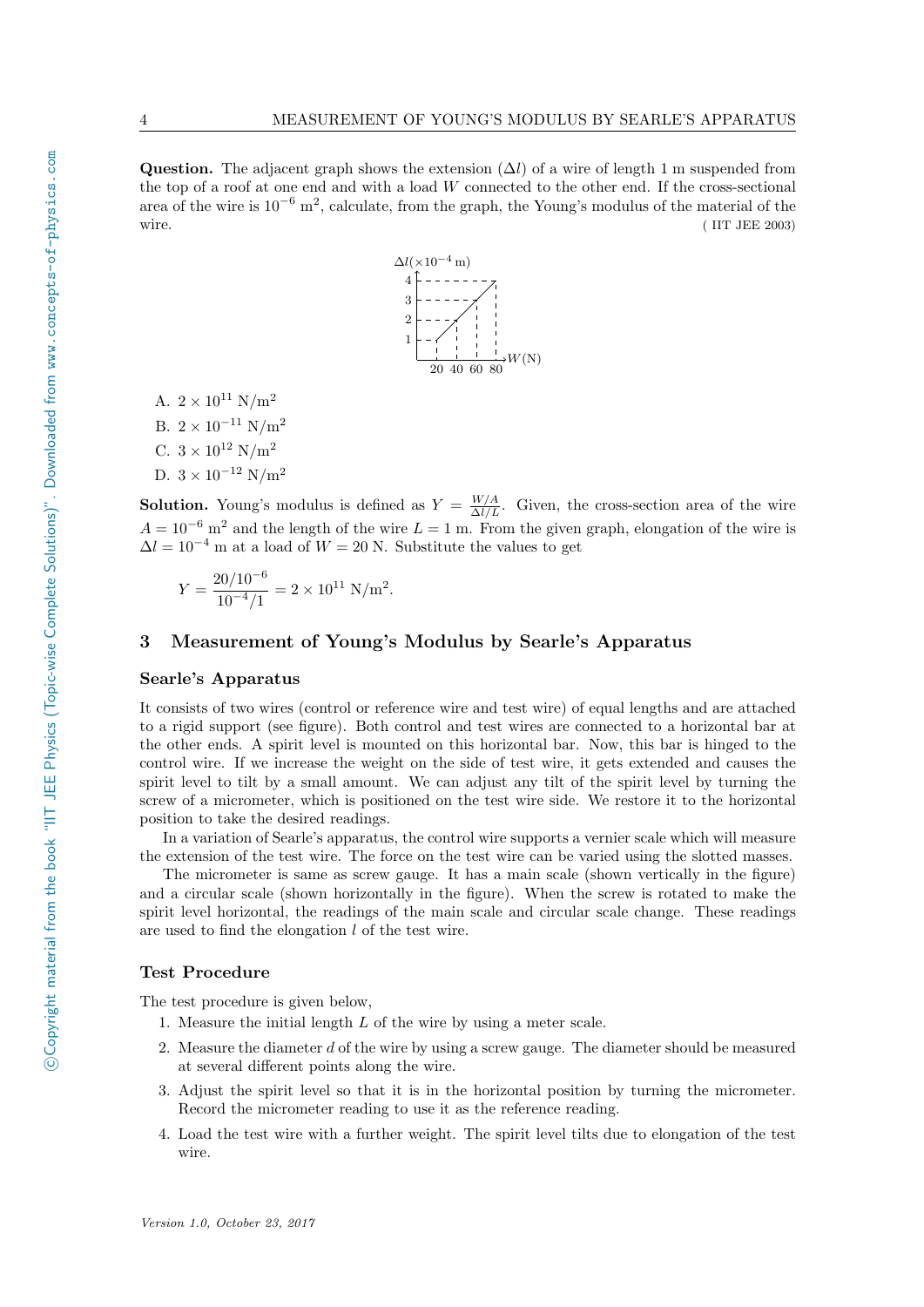

- 5. Adjust the micrometer screw to restore the spirit level into the horizontal position. Subtract the first micrometer reading from the second micrometer reading to obtain the extension  $l$ of the test wire.
- 6. Calculate stress and strain from the formulae.
- 7. Repeat above steps by increasing load on the test wire to obtain more values of stresses and strains.
- 8. Plot the above values on stress-strain graph; it should be a straight line. Determine the value of the slope  $Y$ .

#### Measurements

The wire may not be uniform or cross-section may not be exactly circular throughout the length of the wire. To avoid consequent error in the measurement of diameter, the screw-gauge reading is to be taken at different places and at mutually perpendicular directions at each place of the wire. Take mean value of these reading to get the average diameter.

In one set of measurements, measure the elongation by increasing the test weight from the minimum value to the maximum value (loading) and in another set, measure the elongation by decreasing the test weight from the maximum value to the minimum value (unloading), in same number of steps. This helps in checking repeatability of the measurements. It also help in checking whether elastic limit is exceeded. Take the mean value of measurement during loading and unloading to avoid error due to hysteresis effect. The measurements may be recorded in the following format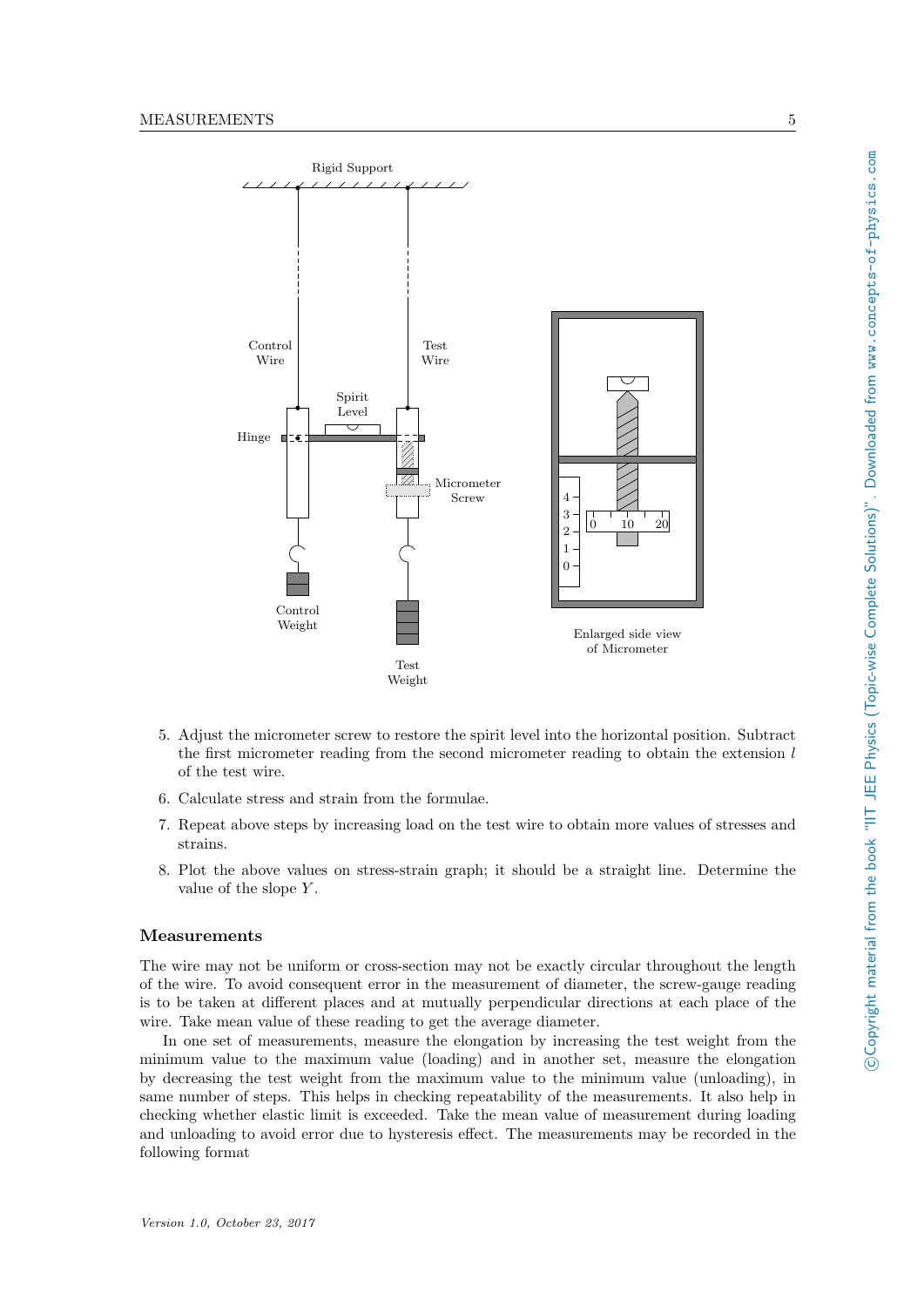| Weight | Micrometer Reading |           |      | Elongation $(l)$ |
|--------|--------------------|-----------|------|------------------|
|        | Loading            | Unloading | Mean |                  |
|        |                    |           |      |                  |
|        |                    |           |      |                  |

# Results

Plot the calculated values of stress and strain on the stress-strain curve. Estimate the slope of this curve in the linear region to get the Young's modulus of the material of the wire.

You can also use the measured data to plot the load  $(F = Mg)$  versus extension l curve. This curve should be a straight line passing through the origin (see figure). The slope of this line gives  $\tan \theta = l/F = l/(Mq)$ . Substitute  $l/F$  in the expression of Young's modulus to get



$$
Y = \frac{4L}{\pi d^2} \frac{F}{l} = \frac{4L}{\pi d^2} \frac{1}{\tan \theta}
$$

Substitute the measured value of L, measured value of d and estimated value of  $\tan \theta$  (from graph) to get Young's modulus.

## Points to ponder

- 1. Will there be any error if the control (or reference) wire and the test wire are not of the same material? If wires are of different material then their thermal expansion (due to temperature change during experiment) will be different. This will introduce an error in the measured elongation l.
- 2. The wires used in the experiment are identical, long and thin. The long and thin wires gives larger elongation and hence better measurement accuracy.
- 3. The wires should be taut otherwise length L can not be measured correctly. The control weight or dead weight is used to make the wires taut.
- 4. List out various sources of errors and ways to reduce them.
- 5. When a set of readings are taken, the micrometer screw must be rotated in the same direction to avoid back-lash error. The micrometers (screw gauges) usually have back-lash error. It is the maximum change in micrometer reading to start physical movement of the screw in reverse direction. You can experience this error with a simple nut and bolt.
- 6. After adding a load or removing a load, wait for some time before taking the next reading; this will help the wire to elongate or contract fully.

## <span id="page-7-0"></span>4 Stress Strain Curve

The stress-strain curve of a material indicates important mechanical properties of the material. The curve for a typical elastic material like metal wire is shown in the figure. Hooke's law,  $F = kl$ , is obeyed in the region of proportionality (region OA in the figure). The slope of the line OA gives Young's modulus Y. If the strain is increased beyond A, the stress is no longer proportional to the strain. Can you answer why stress-strain curve is preferred over load-elongation curve? Refer your Physics textbook for more explanation on stress-strain curve.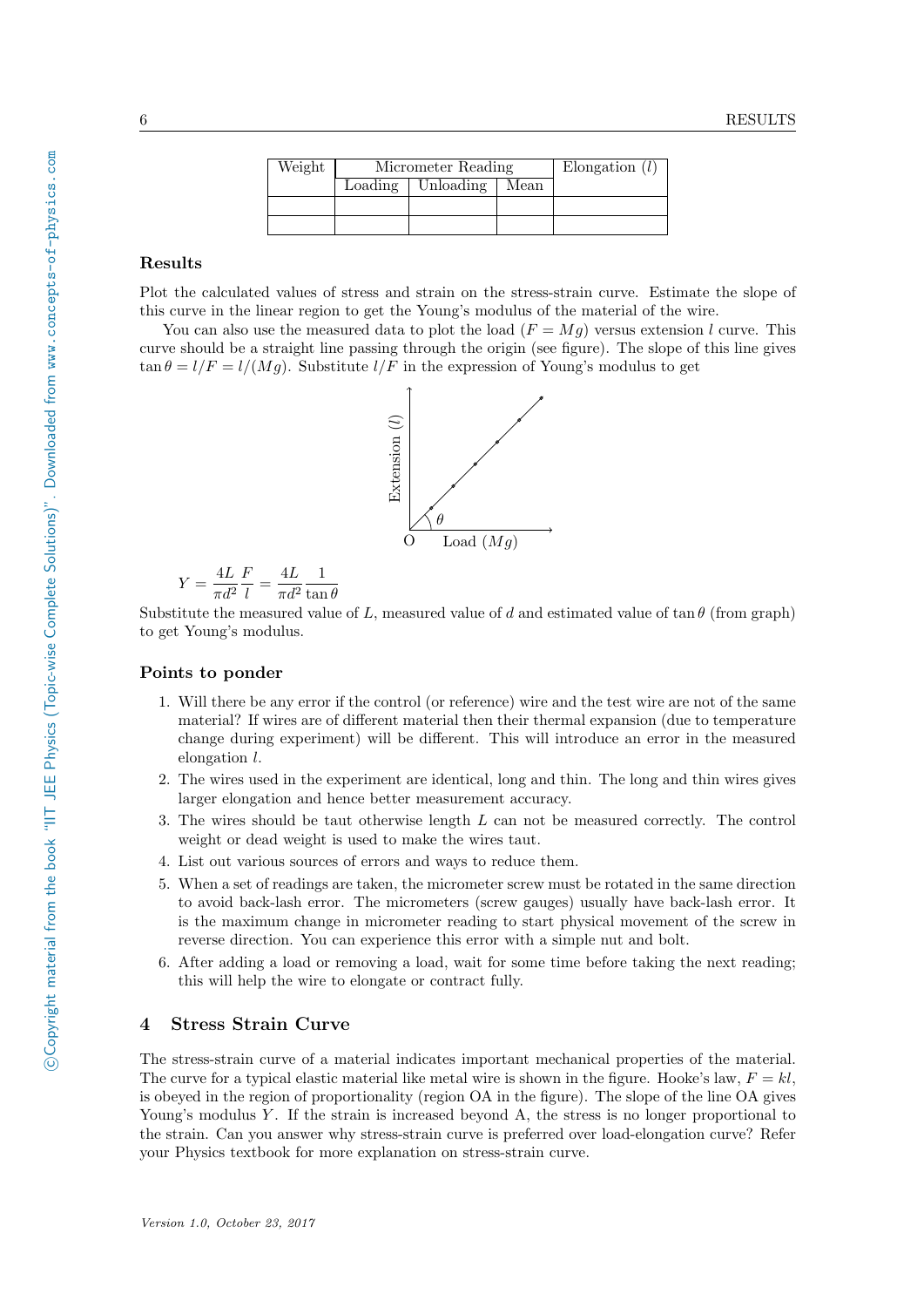

# <span id="page-8-0"></span>5 Exercise Problems

Problem 1. What do you understand by the statement "The elastic limit of steel is greater than that of rubber"?

Problem 2. Refer to the stress-strain curve given in the Stress-Strain Curve section. The wire behaves as a liquid in the part (CPMT 1988)

- A. AB
- B. BC
- C. CD
- D. OA

**Problem 3.** The Young's modulus of a wire of diameter d and length L is  $Y N/m^2$ . If the diameter and length are changed to 2d and  $L/2$ , respectively, then its Young's modulus will be?

Problem 4. The ratio of radius of two wires of the same material is 2:1. If the same force is applied to both of them, the extension produced is in the ratio 2:3. What will be the ratio of their lengths?

Problem 5. The diagram shows a force-extension graph for a rubber band. Consider the following statements



- 1. It will be easier to compress this rubber than expand it
- 2. Rubber does not return to its original length after it is stretched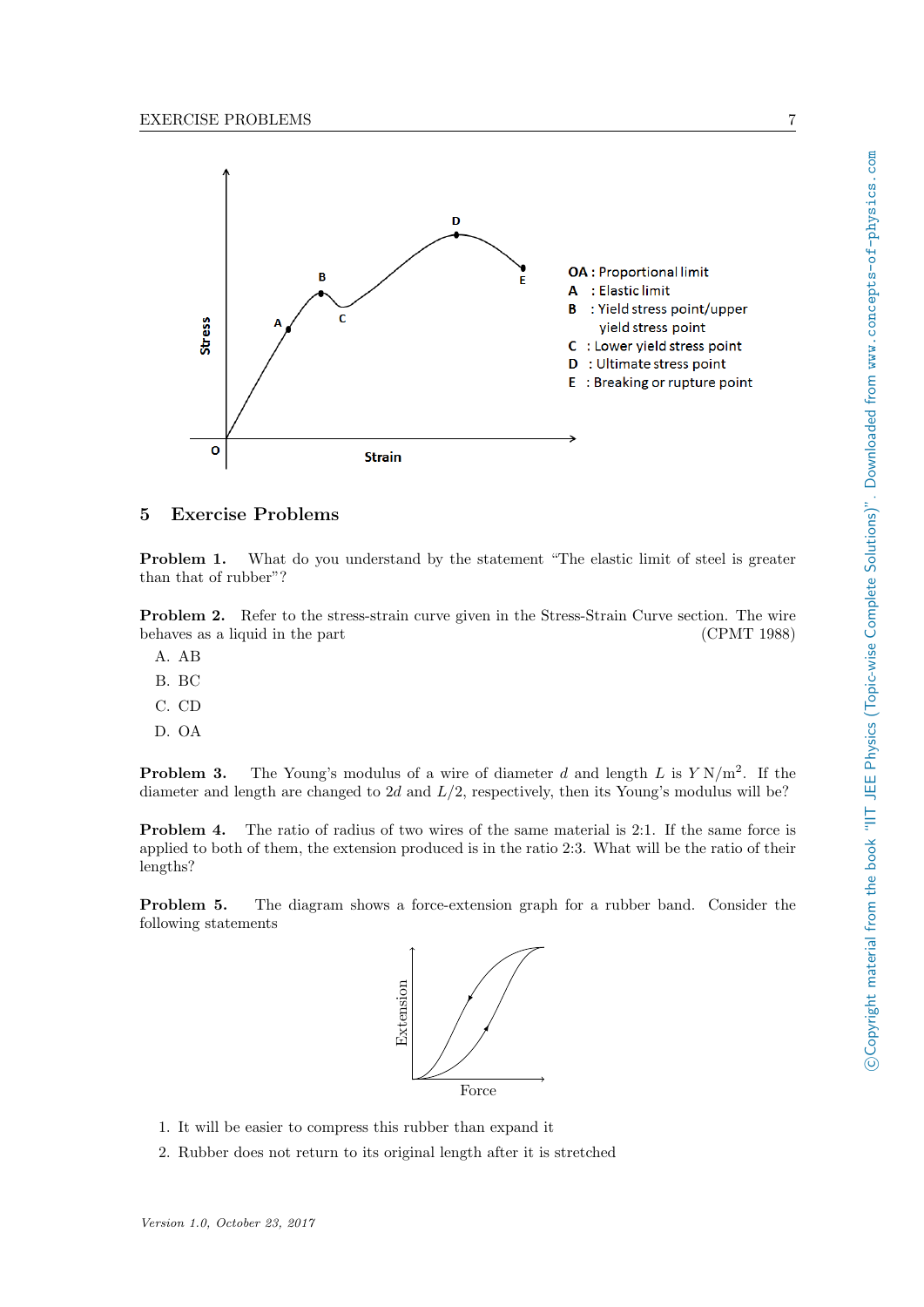3. The rubber band will get heated if it is stretched and released

Which of these statements can be deduced from the graph? (AMU 2001)

- A. 3 only
- B. 2 and 3
- C. 1 and 3
- D. 1 only

**Problem 6.** A load of 4.0 kg is suspended from a ceiling through a steel wire of length 20 m and radius 2.0 mm. It is found that the length of the wire increases by 0.031 mm as equilibrium is achieved. Find Young's modulus of steel. Take  $g = 3.1\pi \text{ m/s}^2$ .

Problem 7. The stress versus strain graphs for wires of two materials A and B are as shown in the figure. If  $Y_A$  and  $Y_B$  are the Young's modulii of the materials, then (Kerala (Engg.) 2001)

A.  $Y_B = 2Y_A$ B.  $Y_B = Y_A$ C.  $Y_B = 3Y_A$ D.  $Y_A = 3Y_B$ 

**Problem 8.** The diagram shows the change  $x$  in the length of a thin uniform wire caused by the application of stress F at two different temperatures  $T_1$  and  $T_2$ . The variations shown suggest that  $(CPMT 1988)$ 



A.  $T_1 > T_2$ B.  $T_1 < T_2$ C.  $T_1 = T_2$ D. None of these

**Problem 9.** One end of a wire  $2 \text{ m}$  long and  $0.2 \text{ cm}^2$  in cross section is fixed in a ceiling and a load of 4.8 kg is attached to the free end. Find the extension of the wire. Young's modulus of steel is  $2.0 \times 10^{11} \text{ N/m}^2$ . Take  $g = 10 \text{ m/s}^2$ .

Problem 10. The load versus elongation graph for four wires of the same material is shown in the figure. The thickest wire is represented by the line (KCET 2001)

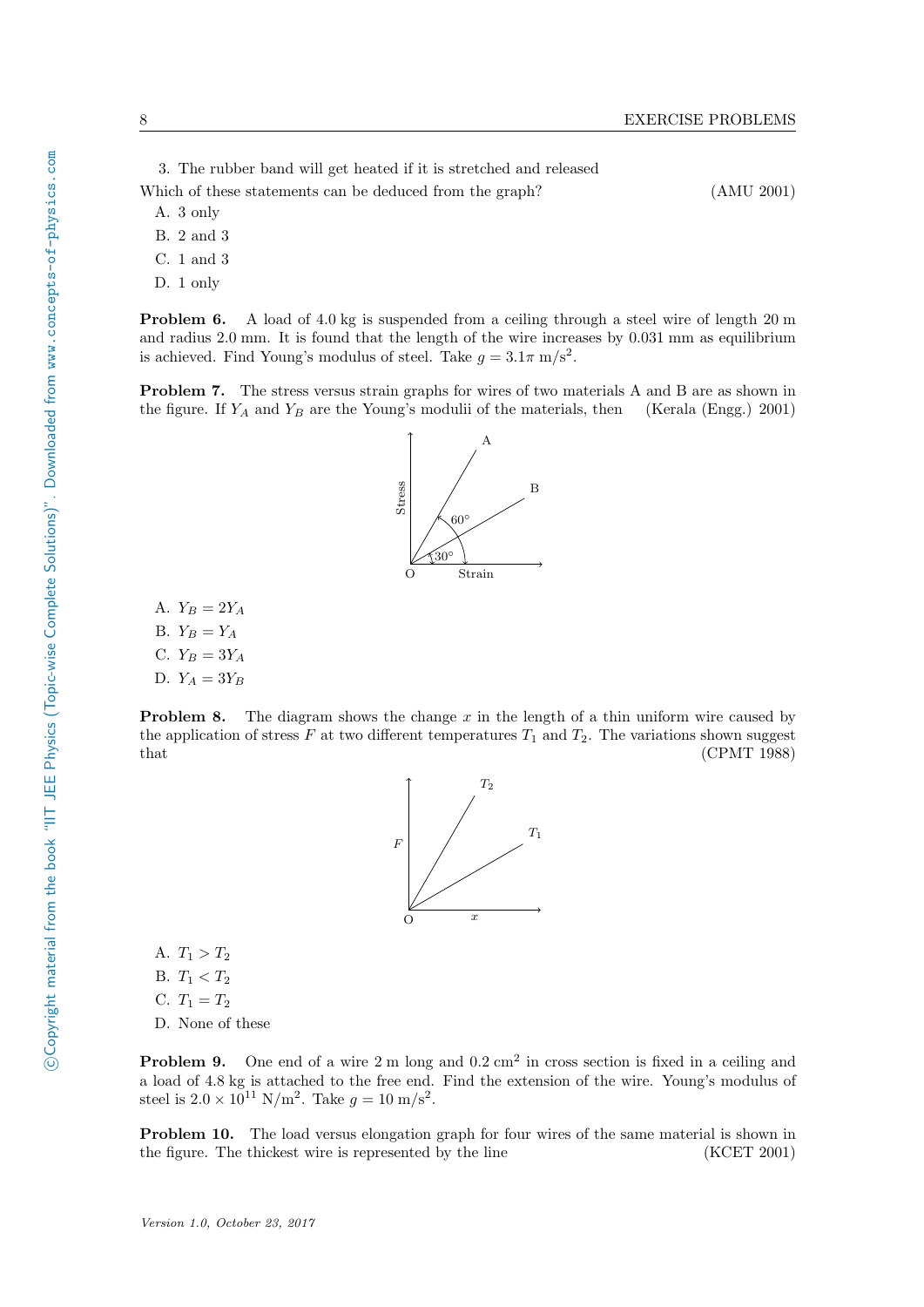

- A. OD
- B. OC
- C. OB
- D. OA

Problem 11. Two wires of equal cross section but one made of steel and the other of copper, are joined end to end. When the combination is kept under tension, the elongations in the two wires are found to be equal. Find the ratio of the lengths of the two wires. Young modulus of steel is  $2.0 \times 10^{11}$  N/m<sup>2</sup> and that of copper is  $1.1 \times 10^{11}$  N/m<sup>2</sup>.

Problem 12. The ratio stress/strain remains constant for small deformation of a metal wire. When the deformation is made larger, will this ratio increase or decrease?

**Problem 13.** When a wire of length L is stretched with a tension F, it extend by l. If the elastic limit is not exceeded, the amount of energy stored in the wire is (IIT JEE 1990)

- A. Fl
- B.  $Fl/2$
- C.  $Fl^2/L$
- D.  $Fl^2/(2L)$

Problem 14. The graph shows the behaviour of a length of wire in the region for which the substance obeys Hooke's law. P and Q represent (AMU 2001)



- A.  $P =$  applied force,  $Q =$  extension
- B.  $P =$  extension,  $Q =$  applied force
- C.  $P =$  extension,  $Q =$  stored elastic energy
- D.  $P =$  stored elastic energy,  $Q =$  extension

**Problem 15.** A wire of length  $L$  and cross-sectional area  $A$  is made of material of Young's modulus Y. The work done in stretching the wire by an amount  $x$  is given by A.  $Y Ax^2/L$ 

COpyright material from the book "IIT JEE Physics (Topic-wise Complete Solutions)". Downloaded from www.concepts-of-physics.com c Copyright material from the book "IIT JEE Physics (Topic-wise Complete Solutions)". Downloaded from www.concepts-of-physics.com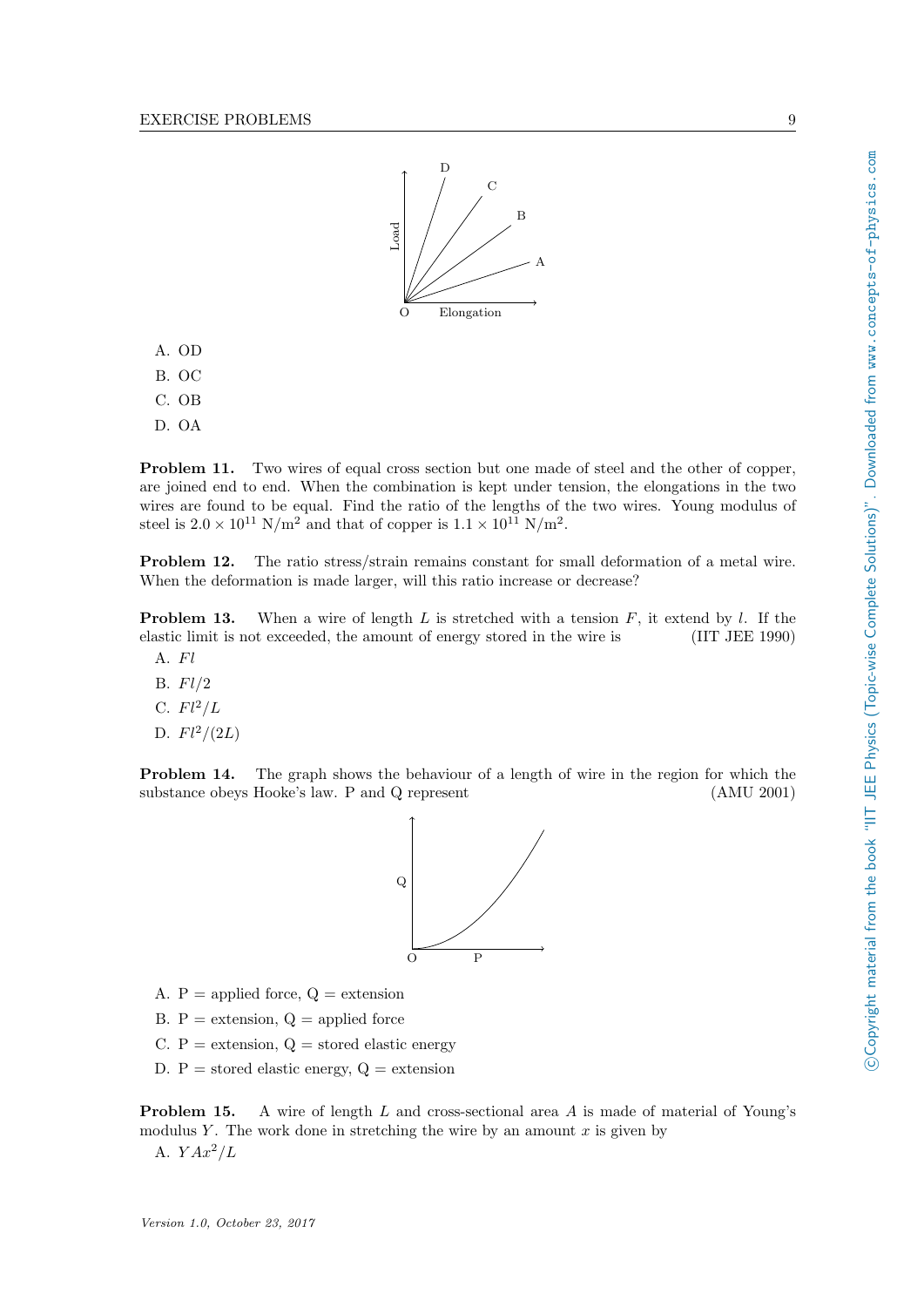B.  $YAx^2/(2L)$ C.  $YAL^2/x$ D.  $YAL^2/(2x)$ 

**Problem 16.** The equivalent of spring constant  $(k)$  for a wire of length  $L$ , cross-sectional area A and Young's modulus Y is

A.  $YA/L$ 

B.  $YL/A$ 

C.  $AL/Y$ 

D. ALY

Problem 17. A heavy uniform rod is hanging vertically from a fixed support. It is stretched by its own weight. The diameter of the rod is

- A. smallest at the top and gradually increases down the rod
- B. largest at the top and gradually increases down the rod
- C. uniform everywhere
- D. maximum in the middle

**Problem 18.** The length of a metal wire is  $l_1$  when the tension in it is  $T_1$  and is  $l_2$  when the tension is  $T_2$ . The natural length of the wire is

A.  $\frac{l_1+l_2}{2}$ B.  $\sqrt{l_1 l_2}$ C.  $\frac{l_1T_2-l_2T_1}{T_2-T_1}$ D.  $\frac{l_1T_2+l_2T_1}{T_2+T_1}$ 

Problem 19. A student plots a graph from his readings on the determination of Young modulus of a metal wire but forgets to put the labels (see figure). The quantities on x and y-axes may be respectively



- A. weight hung and length increased
- B. stress applied and length increased
- C. stress applied and strain developed
- D. length increased and the weight hung

Problem 20. The two wires shown in the figure are made of the same material which has a breaking stress of  $8 \times 10^8$  N/m<sup>2</sup>. The area of cross section of the upper wire is 0.006 cm<sup>2</sup> and that of the lower wire is 0.003 cm<sup>2</sup>. The mass  $m_1 = 10$  kg,  $m_2 = 20$  kg and the hanger is light. (a) Find the maximum load that can be put on the hanger without breaking a wire. Which wire will break first if the load is increased? (b) Repeat the above part if  $m_1 = 10$  kg,  $m_2 = 36$  kg.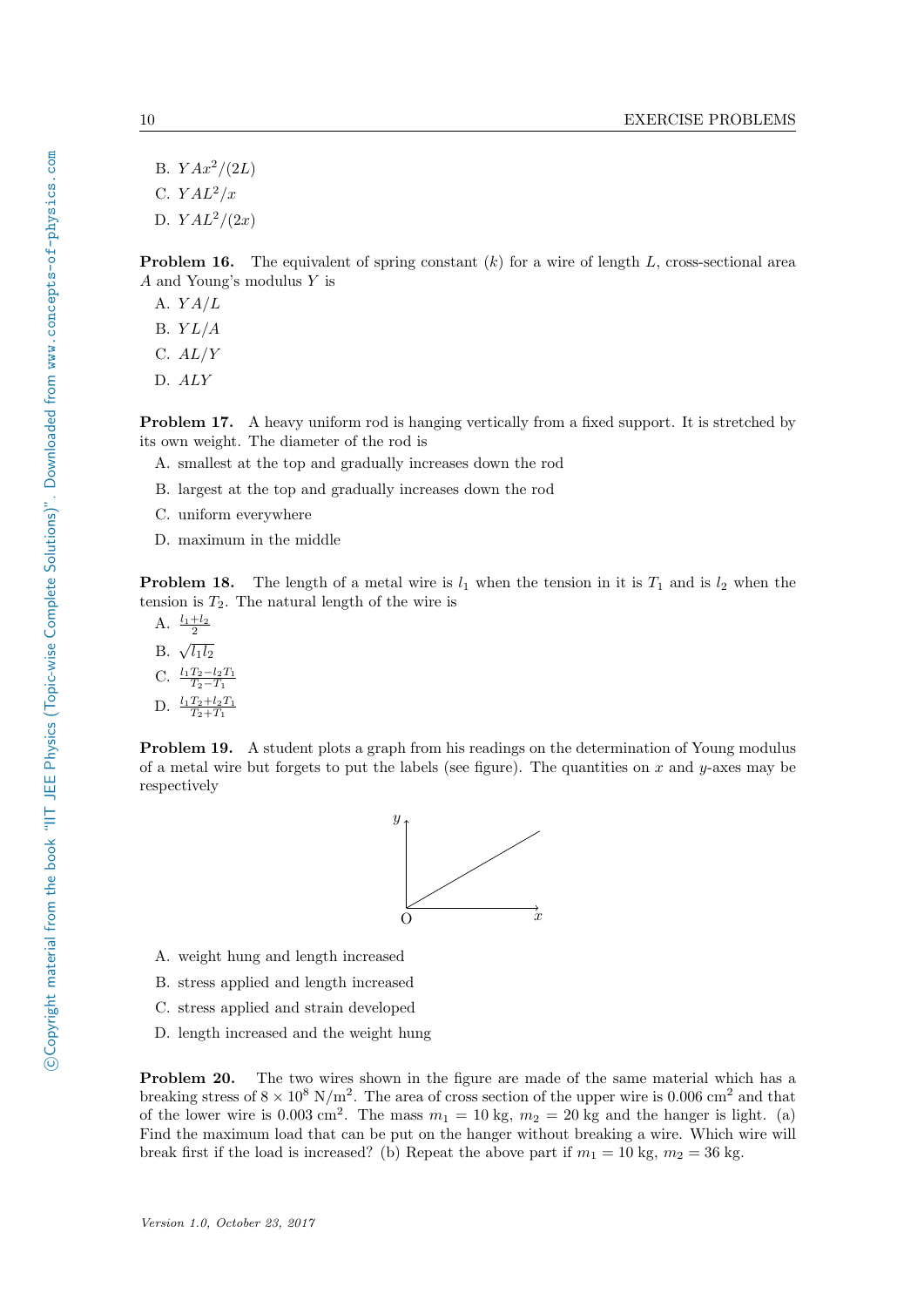

Problem 21. The following four wires are made of the same material. Which one of these will have the largest extension when the same tension is applied? (IIT JEE 1981)

- A. length  $= 50$  cm, diameter  $= 0.5$  mm
- B. length  $= 100$  cm, diameter  $= 1$  mm
- C. length =  $200 \text{ cm}$ , diameter =  $2 \text{ mm}$
- D. length  $= 300$  cm, diameter  $= 3$  mm

**Problem 22.** A steel wire of cross sectional area  $3 \times 10^{-6}$  m<sup>2</sup> can withstand a maximum strain of 10<sup>-3</sup>. Young's modulus of steel is  $2 \times 10^{11}$  N/m<sup>2</sup>. The maximum mass the wire can hold is  $(\text{Take } g = 10 \text{ m/s}^2)$ 

- A. 40 kg
- B. 60 kg
- C. 80 kg
- D. 100 kg

**Problem 23.** A uniform wire (Young's modulus  $2 \times 10^{11} \text{ N/m}^2$ ) is subjected to a longitudinal tensile stress of  $5 \times 10^7$  N/m<sup>2</sup>. If the overall volume change in the wire is 0.02%, the fractional decrease in the radius of the wire is (IIT JEE 1994)

- A.  $1.5^{-4}$
- B.  $1.0^{-4}$
- C.  $0.5^{-4}$
- D.  $0.25<sup>-4</sup>$

**Problem 24.** A light rod of length  $L$  is suspended from a support horizontally by means of two vertical wires A and B of equal length as shown in figure. The cross-sectional area of A is half that of B and the Young's modulus of A is twice that of B. A weight W is hung as shown. What is the value of x so that  $W$  produces (a) equal stress in wire A and B? (b) equal strain in wires A and B?

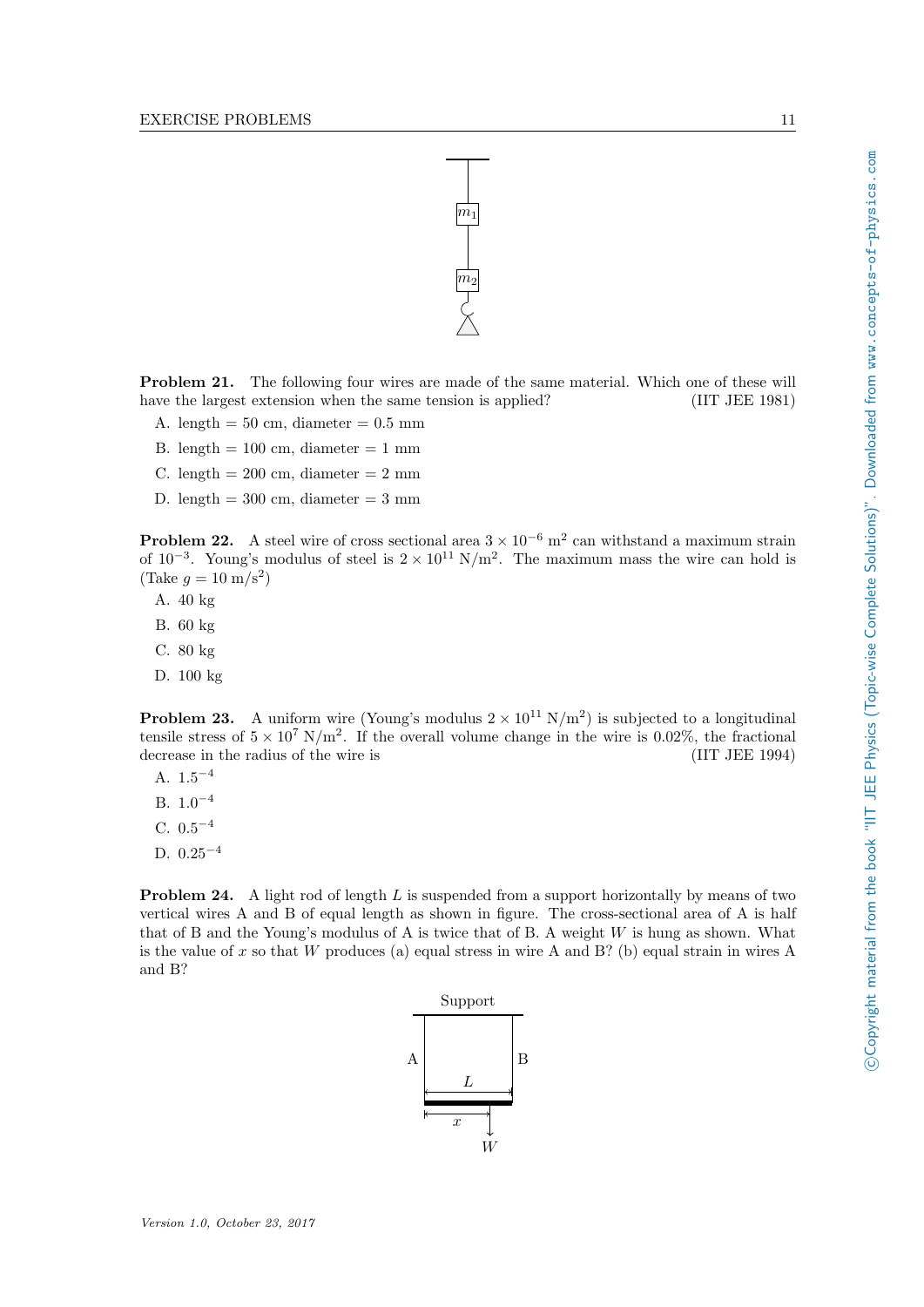**Problem 25.** The elastic limit of a steel cable is  $3.0 \times 10^8$  N/m<sup>2</sup> and the cross-sectional area is 4 cm<sup>2</sup> . Find the maximum upward acceleration that can be given to a 900 kg elevator supported by the cable if the stress is not to exceed one-third of the elastic limit.

Problem 26. A 6 kg weight is fastened to the end of a steel wire of un-stretched length 60 cm. It is whirled in a vertical circle and has an angular velocity of 2 revolution per second at the bottom of the circle. The are of cross section of the wire is 0.05 cm<sup>2</sup> . Calculate the elongation of the wire when the weight is at the lowest point of the path. Young's modulus of the steel is  $2 \times 10^{11}$  N/m<sup>2</sup>.

Problem 27. A bob of mass 10 kg is attached to a wire 0.3 m long. Its breaking stress is  $4.8 \times 10^7$  N/m<sup>2</sup>. The are of cross section of the wire is  $10^{-6}$  m<sup>2</sup>. What is the maximum angular velocity with which it can be rotated in a horizontal circle?

**Problem 28.** A uniform steel (density  $\rho$ ) rod of cross-sectional area A and length L is suspended so that it hangs vertically. The stress at the middle point of the rod is?

- A.  $\frac{1}{2}\rho g L$
- B.  $\frac{1}{4}\rho gL$
- C.  $\rho gL$
- D. None of these

**Problem 29.** From the relation  $Y = \frac{FL}{Al}$ , can we say that if length of a wire is doubled, its Young's modulus of the elasticity will also become two times?

Problem 30. Two wires A and B of same length are made of same material. The figure represents the load  $F$  versus extension  $l$  graph of the two wires. Then,



- A. The cross sectional area of A is greater than that of B
- B. The elasticity of B is greater than that of A
- C. The cross sectional area of B is greater than that of A
- D. The elasticity of A is greater than that of B

Problem 31. A lift has a capacity to carry 8 passengers each of average mass 75 kg. The lift is supported by two steel ropes, each of length 70 m. Each rope has 100 strands with cross sectional area of each strand as  $10^{-6}$  m<sup>2</sup>. Calculate by how much an empty lift moves down when it is entered by 8 passengers. The Young's modulus of the steel is  $2 \times 10^{11}$  N/m<sup>2</sup>?

**Problem 32.** The tensile strength of the leg bone is  $1.7 \times 10^8$  Pa and its Young's modulus is  $9.4 \times 10^9$  Pa. For a leg bone of length 0.50 m and diameter 30 mm estimate

- a. the maximum stretching force it can bear,
- b. the maximum change in length before fracture occurs.

Problem 33. What are the stress, the strain and hence the approximate Young's modulus for a fibre of the protein elastin which has a cross-sectional area  $1.0 \times 10^{-10}$  m<sup>2</sup> and which is stretched to twice its original length by a force of  $5.0 \times 10^{-5}$  N?